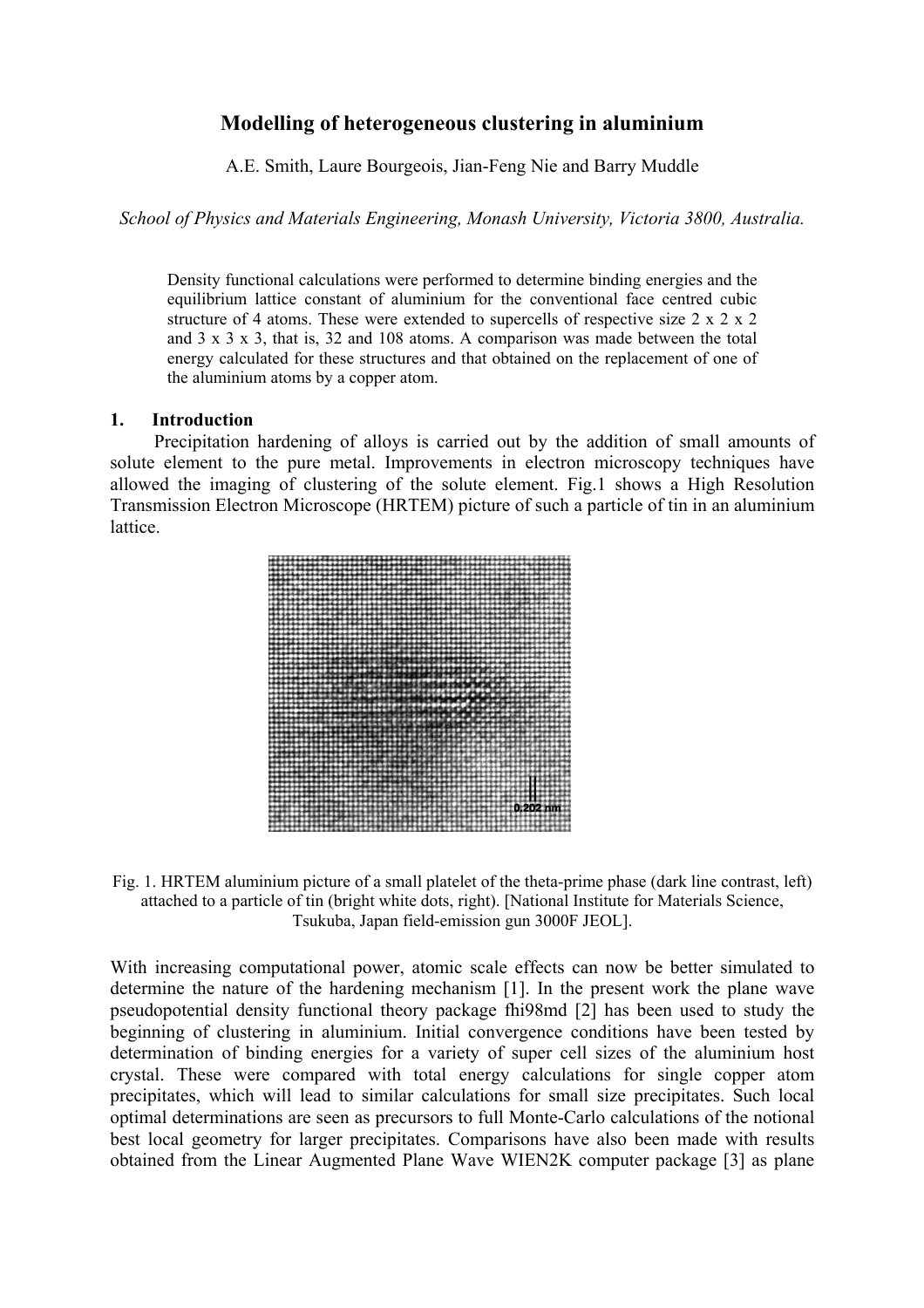wave based pseudopotential methods such as the fhi98md package are known not to converge optimally for flat banded transition metals such as copper [4].

## **2. Results and Discussions**

Calculations were carried out for the conventional aluminium fcc cell of 4 atoms (Fig.2) and compared with those from larger supercells. For instance, Fig. 2 shows the 108 atoms of the 3 x 3 x 3 supercell containing 27 x  $4 = 108$  atoms. A solute atom would later replace one of these atoms.



Fig. 2. Conventional fcc cell consisting of 4 atoms compared with supercell of length  $3 \times 3 \times 3$ 3 and comprising  $4 \times 27 = 108 = 107 + 1$  atoms.

By carrying out total energy calculations for different values of the lattice parameter it is possible to determine the equilibrium lattice constant. Fig. 3 shows the determination of the equilibrium lattice constant for the conventional aluminium lattice by a Murnaghan plot of the Total Energy as a function of the lattice parameter [5].



Fig. 3. Equilibrium lattice constant determination. Murnaghan plot of Total Energy (Hartree) as a function of lattice parameter (Bohr radii)

The Binding energy of the aluminium lattice could be determined by taking the difference between the Total Energy at the equilibrium lattice distance and at very large lattice distances as shown in Fig. 4.